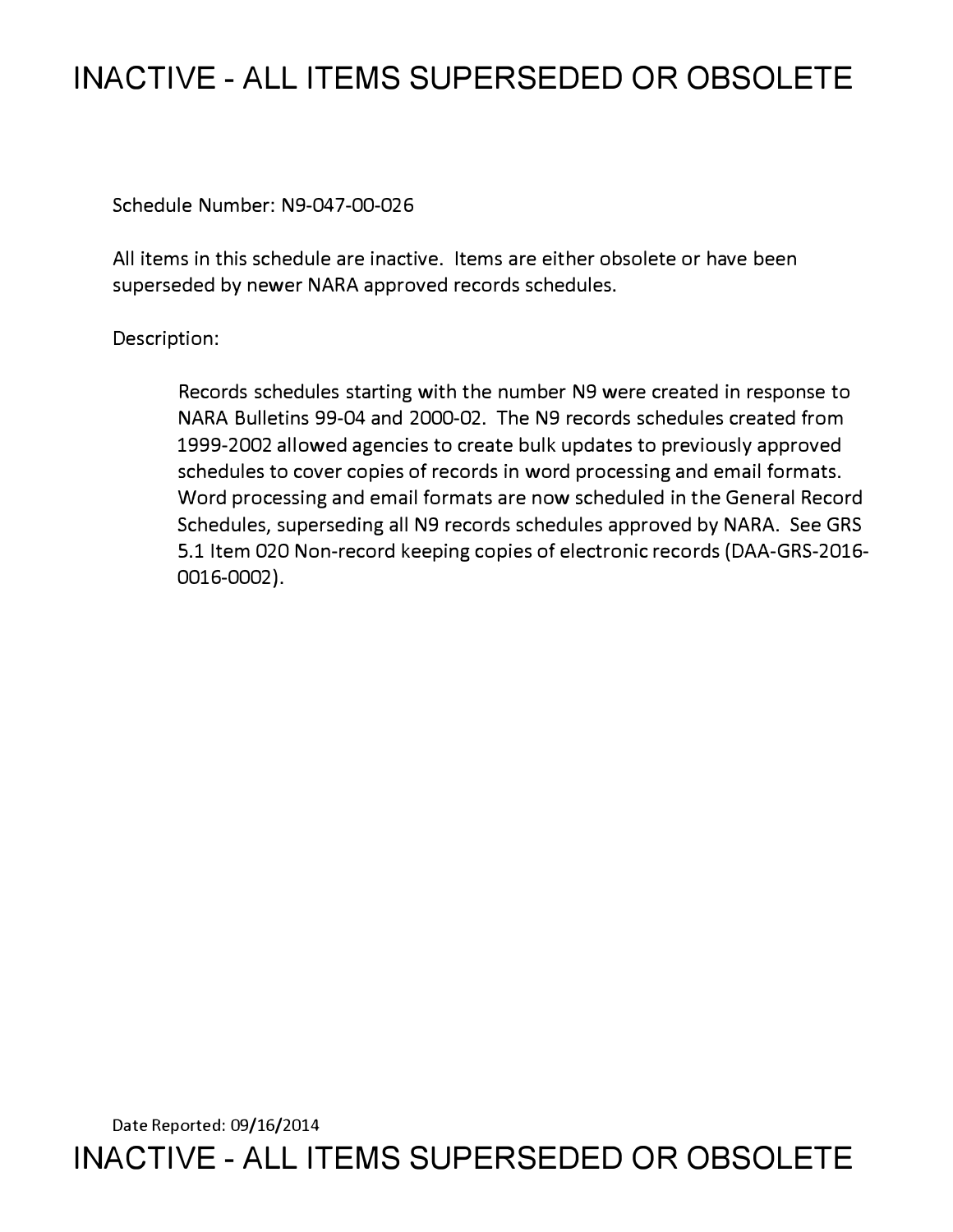| NATIONAL ARCHIVES & RECORDS ADMINISTRATION<br>Date received<br>To<br><b>JAN 1 0 2000</b><br>8601 ADELPHI ROAD COLLEGE PARK, MD 20740-6001<br>FROM (Agency or establishment)<br><b>NOTIFICATION TO AGENCY</b><br>1<br><b>Social Security Administration</b><br><b>MAJOR SUBDIVISION</b><br>2<br>In accordance with the provisions of $44 \cup S \cup C$ 3303a, the<br>disposition request, including amendments, is approved<br>except for items that may be marked "disposition not<br><b>MINOR SUBDIVISION</b><br>3<br>approved" or "withdrawn" in column 10<br><b>TELEPHONE NUMBER</b><br><b>DATE</b><br>NAME OF PERSON WITH WHOM TO<br>ARCHI SVII OF THE UNITED STIATES<br>5<br>4<br><b>CONFER</b><br><b>Stanley Nusenko</b><br>410/965-8987<br>$6 - 9 - 00$<br>FAX 410/966-1704<br><b>AGENCY CERTIFICATION</b><br>6<br>I hereby certify that I am authorized to act for this agency in matters pertaining to the disposition of its records and that the<br>records proposed for disposal on the attached page(s) are not needed now for the business for this agency or will not be<br>needed after the retention periods specified, and that written concurrence from the General Accounting Office, under the<br>provisions of Title 8 of the GAO Manual for Guidance of Federal Agencies,<br>$\mathbb{X}$ is not required<br>has been requested<br>$\Box$ is attached, or<br>SIGNATURE OF AGENCY REPRESENTATIVE<br><b>TITLE</b><br><b>DATE</b><br>11/23/99<br>SSA Records Officer<br>9 GRS OR<br><b>10 ACTION TAKEN</b><br>SUPERSEDED JOB<br>7 ITEM NO<br>8 DESCRIPTION OF ITEM AND PROPOSED DISPOSITION<br>(NARA USE ONLY)<br><b>CITATION</b><br><b>Supplement Security Income</b><br>(See attached submission in response to<br>NARA Bulletin 99-04) | <b>REQUEST FOR RECORDS DISPOSITION AUTHORITY</b> |  | <b>JOB NUMBER</b><br>$NQ - 47 - 00 - 26$ |  |  |  |
|----------------------------------------------------------------------------------------------------------------------------------------------------------------------------------------------------------------------------------------------------------------------------------------------------------------------------------------------------------------------------------------------------------------------------------------------------------------------------------------------------------------------------------------------------------------------------------------------------------------------------------------------------------------------------------------------------------------------------------------------------------------------------------------------------------------------------------------------------------------------------------------------------------------------------------------------------------------------------------------------------------------------------------------------------------------------------------------------------------------------------------------------------------------------------------------------------------------------------------------------------------------------------------------------------------------------------------------------------------------------------------------------------------------------------------------------------------------------------------------------------------------------------------------------------------------------------------------------------------------------------------------------------------------------------------------------------------------------------------------------------------------|--------------------------------------------------|--|------------------------------------------|--|--|--|
|                                                                                                                                                                                                                                                                                                                                                                                                                                                                                                                                                                                                                                                                                                                                                                                                                                                                                                                                                                                                                                                                                                                                                                                                                                                                                                                                                                                                                                                                                                                                                                                                                                                                                                                                                                |                                                  |  |                                          |  |  |  |
|                                                                                                                                                                                                                                                                                                                                                                                                                                                                                                                                                                                                                                                                                                                                                                                                                                                                                                                                                                                                                                                                                                                                                                                                                                                                                                                                                                                                                                                                                                                                                                                                                                                                                                                                                                |                                                  |  |                                          |  |  |  |
|                                                                                                                                                                                                                                                                                                                                                                                                                                                                                                                                                                                                                                                                                                                                                                                                                                                                                                                                                                                                                                                                                                                                                                                                                                                                                                                                                                                                                                                                                                                                                                                                                                                                                                                                                                |                                                  |  |                                          |  |  |  |
|                                                                                                                                                                                                                                                                                                                                                                                                                                                                                                                                                                                                                                                                                                                                                                                                                                                                                                                                                                                                                                                                                                                                                                                                                                                                                                                                                                                                                                                                                                                                                                                                                                                                                                                                                                |                                                  |  |                                          |  |  |  |
|                                                                                                                                                                                                                                                                                                                                                                                                                                                                                                                                                                                                                                                                                                                                                                                                                                                                                                                                                                                                                                                                                                                                                                                                                                                                                                                                                                                                                                                                                                                                                                                                                                                                                                                                                                |                                                  |  |                                          |  |  |  |
|                                                                                                                                                                                                                                                                                                                                                                                                                                                                                                                                                                                                                                                                                                                                                                                                                                                                                                                                                                                                                                                                                                                                                                                                                                                                                                                                                                                                                                                                                                                                                                                                                                                                                                                                                                |                                                  |  |                                          |  |  |  |
|                                                                                                                                                                                                                                                                                                                                                                                                                                                                                                                                                                                                                                                                                                                                                                                                                                                                                                                                                                                                                                                                                                                                                                                                                                                                                                                                                                                                                                                                                                                                                                                                                                                                                                                                                                |                                                  |  |                                          |  |  |  |
|                                                                                                                                                                                                                                                                                                                                                                                                                                                                                                                                                                                                                                                                                                                                                                                                                                                                                                                                                                                                                                                                                                                                                                                                                                                                                                                                                                                                                                                                                                                                                                                                                                                                                                                                                                |                                                  |  |                                          |  |  |  |
|                                                                                                                                                                                                                                                                                                                                                                                                                                                                                                                                                                                                                                                                                                                                                                                                                                                                                                                                                                                                                                                                                                                                                                                                                                                                                                                                                                                                                                                                                                                                                                                                                                                                                                                                                                |                                                  |  |                                          |  |  |  |
| JON 2 1 2000<br>PREVIDES EDITION DOT USABLE                                                                                                                                                                                                                                                                                                                                                                                                                                                                                                                                                                                                                                                                                                                                                                                                                                                                                                                                                                                                                                                                                                                                                                                                                                                                                                                                                                                                                                                                                                                                                                                                                                                                                                                    |                                                  |  |                                          |  |  |  |

 $\hat{\mathbf{F}}$ 

 $\bar{\mathbf{A}}$ 

 $\label{eq:2.1} \frac{1}{\sqrt{2}}\int_{0}^{\pi} \frac{1}{\sqrt{2\pi}}\left(\frac{1}{\sqrt{2\pi}}\right)^{2} \frac{1}{\sqrt{2\pi}}\int_{0}^{\pi}\frac{1}{\sqrt{2\pi}}\left(\frac{1}{\sqrt{2\pi}}\right)^{2} \frac{1}{\sqrt{2\pi}}\int_{0}^{\pi}\frac{1}{\sqrt{2\pi}}\frac{1}{\sqrt{2\pi}}\frac{1}{\sqrt{2\pi}}\frac{1}{\sqrt{2\pi}}\frac{1}{\sqrt{2\pi}}\frac{1}{\sqrt{2\pi}}\frac{1}{\sqrt{2\pi}}\frac{1$ 

 $\bullet$ 

 $\ddot{\phantom{a}}$